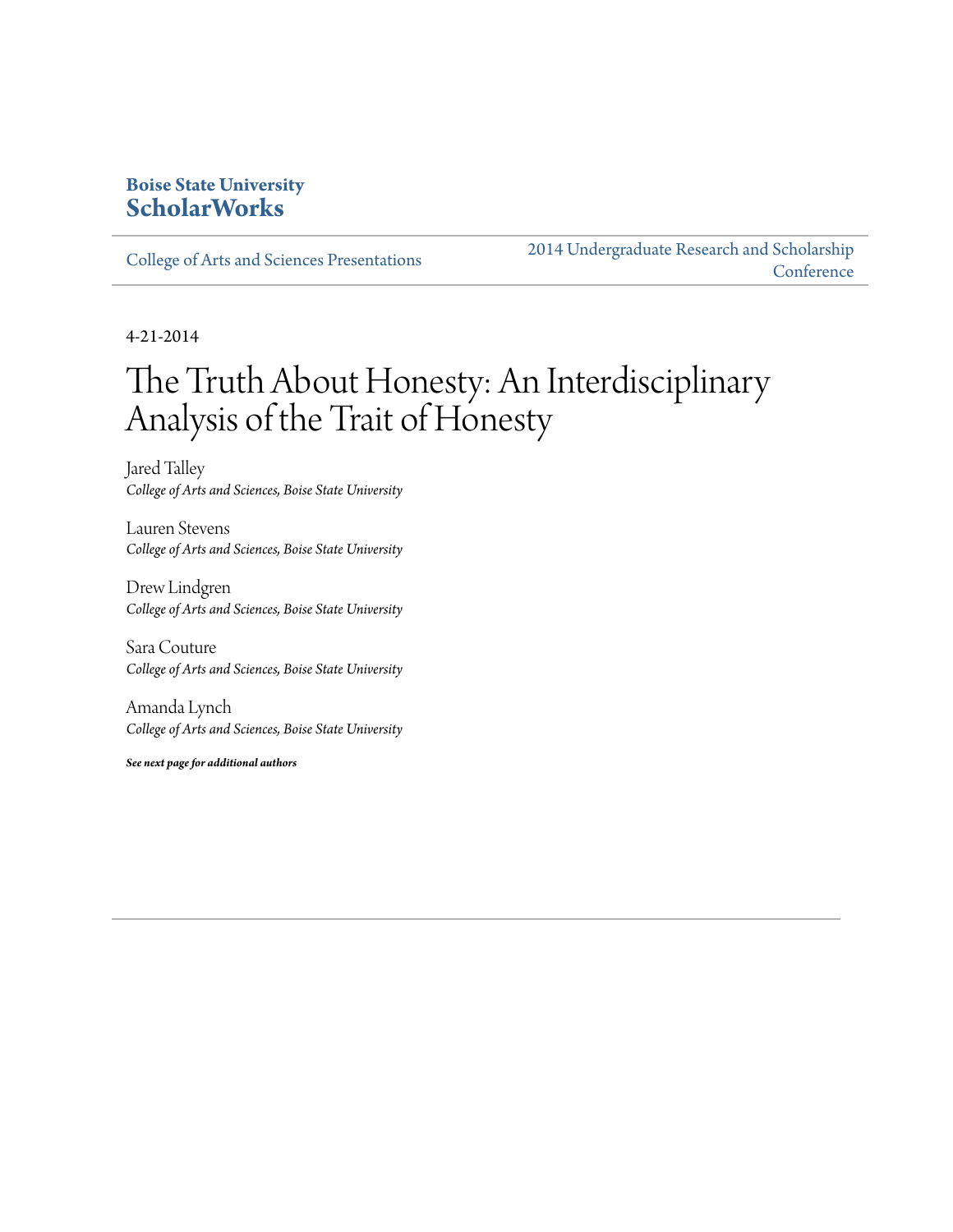### **Authors**

Jared Talley, Lauren Stevens, Drew Lindgren, Sara Couture, Amanda Lynch, Kyle Brasil, Trevor Adams, and Kim Hayes